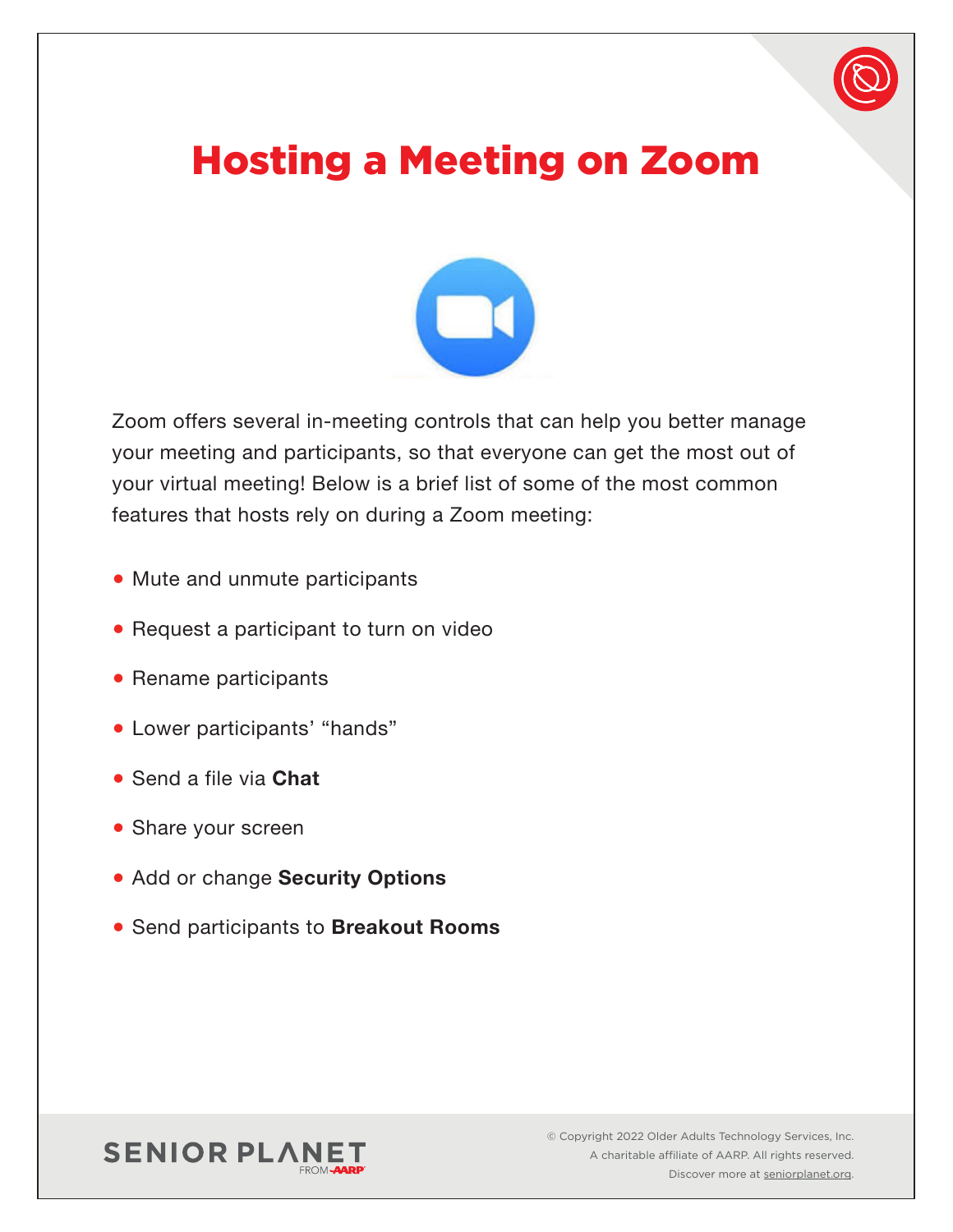

## **Before Starting a Meeting**

Familiarize yourself with the host Menu options. You'll have more options than you do as a participant.



#### **Muting All Participants**

2 Select **Mute All**.

Make sure that all participants are muted before a meeting starts. This will ensure that background noises aren't an issue and will enhance everyone's experience. Participants (1)



**Locate the Participants icon at the Locate the Participants** at the bottom of your screen. Click on it to bring up a list of all participants in the meeting.



#### **Recording**

If you decide to record, you should let all participants know.



your screen.

1 Locate the **Record** icon **Q** in the menu bar at the bottom of



2 Once you click the **Record** icon, you'll see controls where you can pause and stop the recording. You'll know you're recording when you see this control panel. Note that paid Zoom accounts may have more recording options.

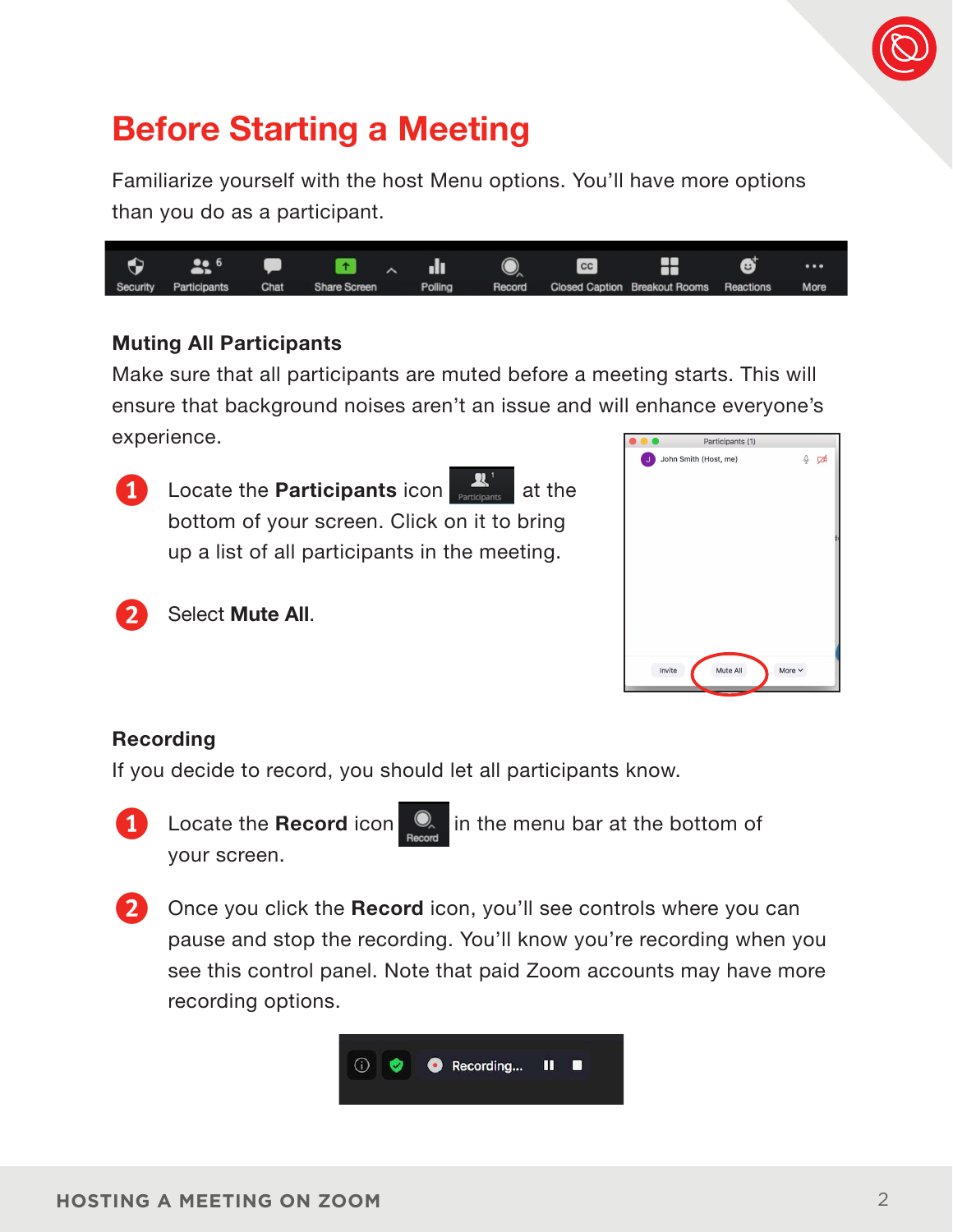

## **Managing Participants**

As host, you can allow individual participants to unmute themselves, request individuals to turn on their video, and even rename individual participants. This last point is especially helpful if you have multiple people joining from a similar device, e.g., iPad or iPhone.

1 To allow individual participants to unmute themselves, locate the **Participant** icon from the menu bar at the bottom of your screen.

2 Hover over the name of the participant you would like to unmute and click **Ask to Unmute**. That participant will receive a notification asking them to unmute themselves.

|           | Participants (2)                                 |  |
|-----------|--------------------------------------------------|--|
| KZ        | Kimberly<br><sup>-</sup> (Host, me)              |  |
| <b>KL</b> | Katherine<br><b>Ask to Unmute</b><br>More $\vee$ |  |

3 You can also request a participant to unmute themselves by clicking on **Unmute** in the window where you see their image.

4 You can also request that a participant turn on their video by selecting the **More** menu (the 3 dots). Then select **Ask to Start Video**.

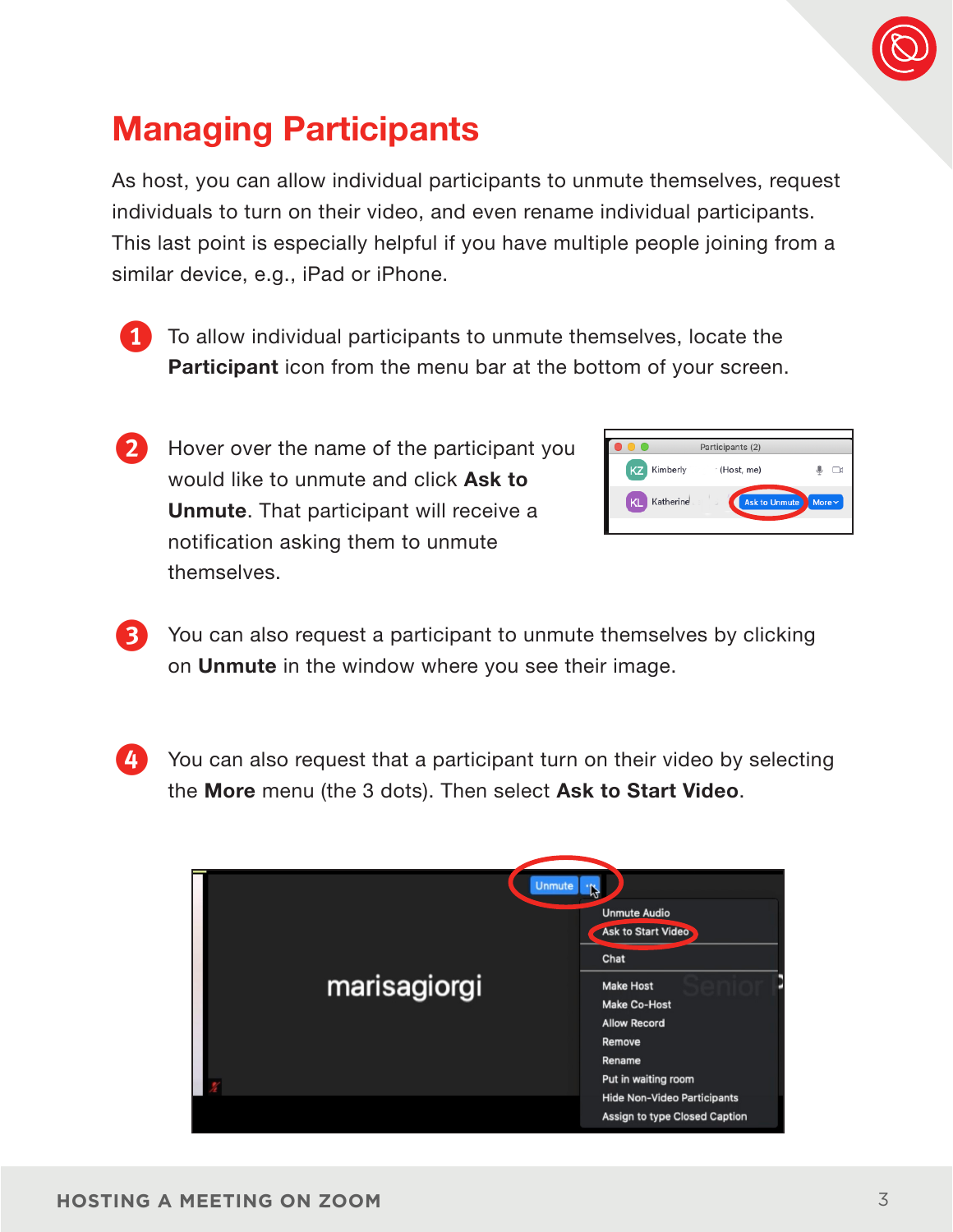

#### **Renaming Participants**

1 To rename an individual participant, locate the **Participants** icon from the menu bar.

2 Hover your mouse over the participant that you want to rename until you see **More**.

3 Then select **Rename** from the dropdown menu.



4 Enter the participant's name so that they're more easily identifiable by the host and fellow participants.





You can also change a participant's name from the three dots next to their image! See image at the bottom of page 2. Select **Rename** from the menu.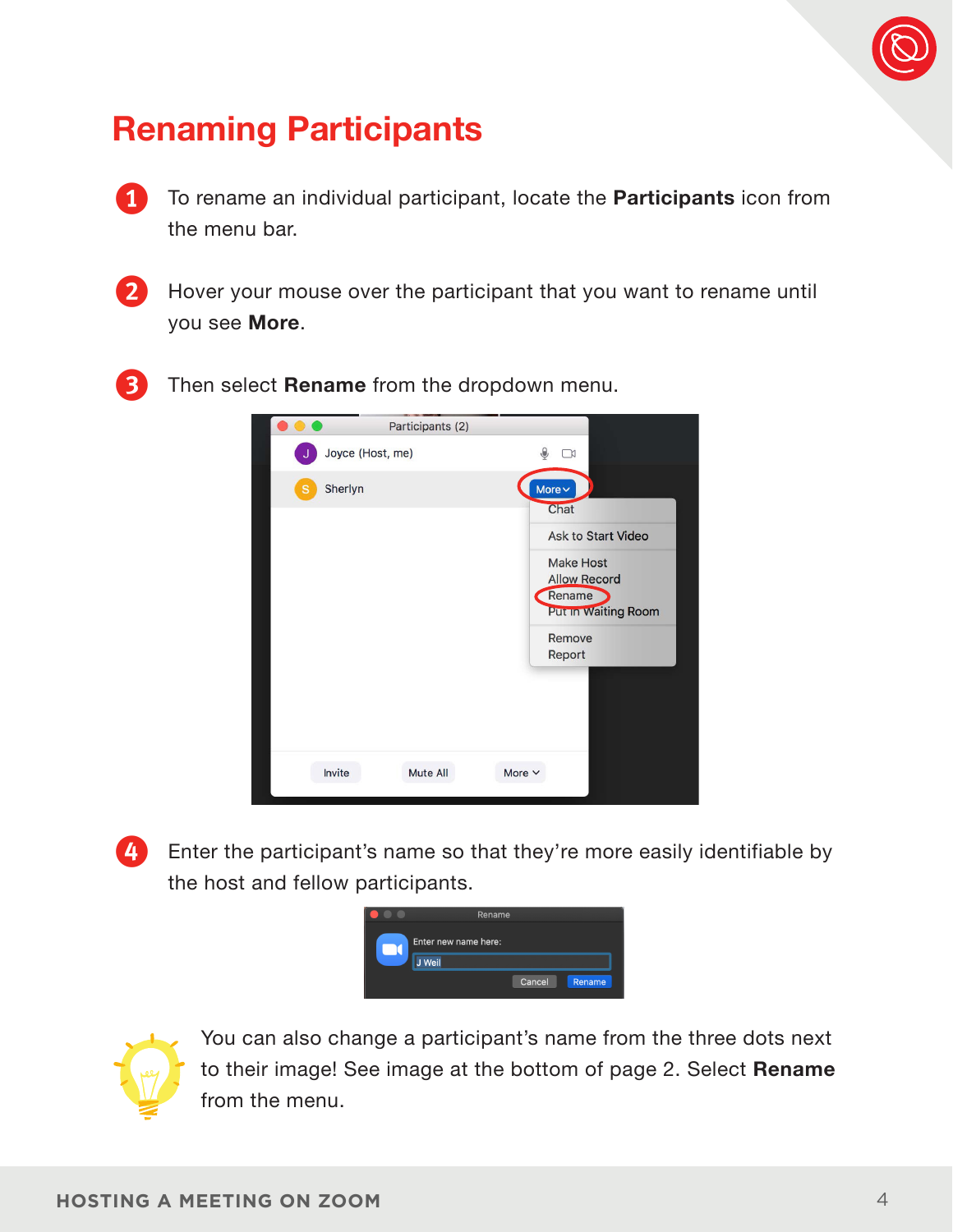

## **Lowering Participants' "Hands"**

If participants have used the raise hand function, but never lowered their "hands", you can do it for them as host.



1 Select the **Participants** icon from the menu bar.



2 Select **More** from the menu options at the bottom of the window.

3 Select **Lower all hands** from the dropdown menu.

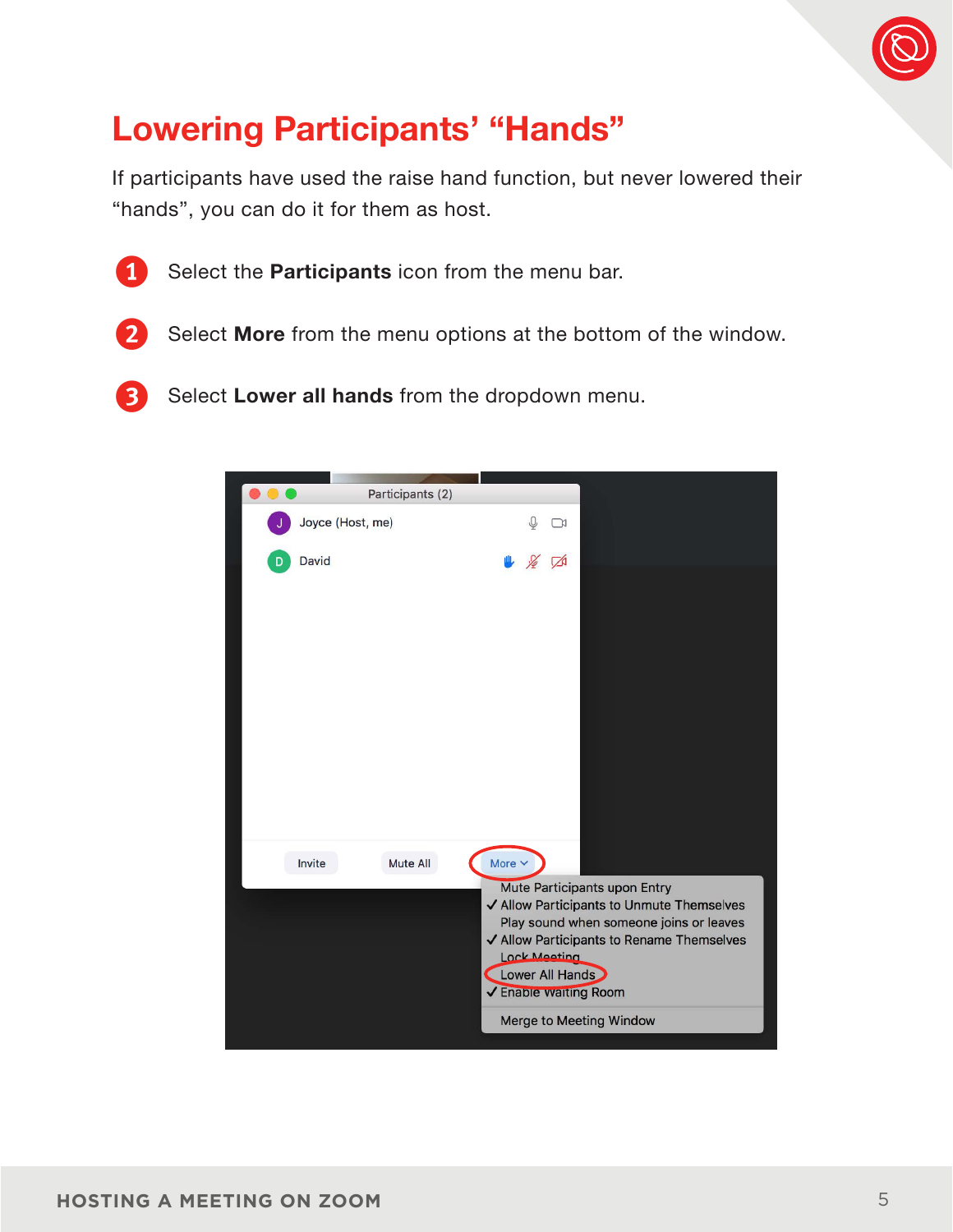

## **Sending Files via Chat**

A convenient Zoom feature is the ability to send files via the **Chat** function.



1 To get started sending a file to the participants in your Zoom meeting,<br>select the **Chat** icon  $\bullet$  from the menu bar. select the **Chat** icon



2 Select **File**.

- 3 Then select the location where the file you want to share is located on your computer.
- 4 Click on the file you want to share.
- 5 If you want to send the file only to an individual participant, select that user from the dropdown menu. Otherwise, select **Everyone**.

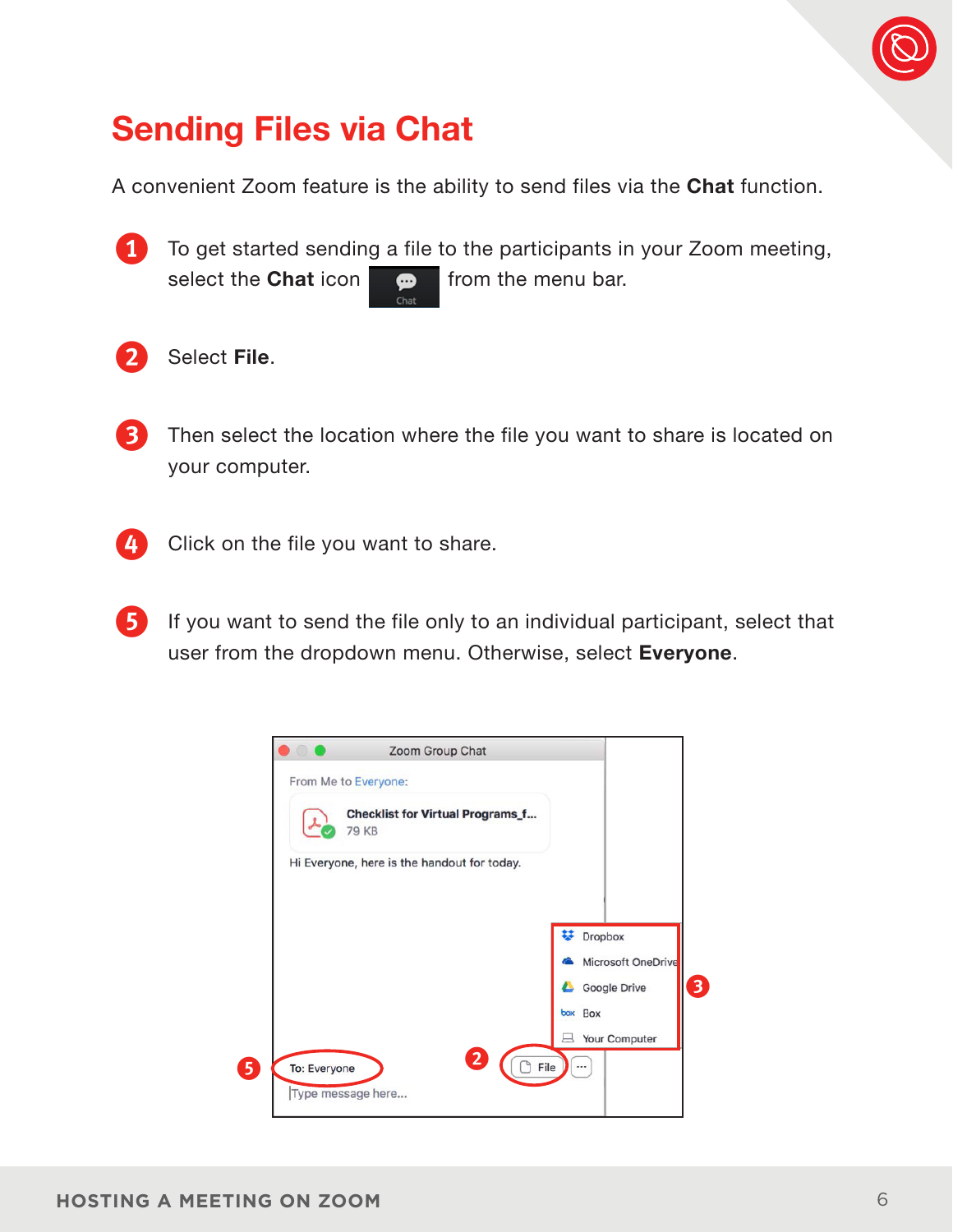

## **Screen Sharing**

The screen sharing feature allows you to share any open window on your computer. This can be an open file or a web browser. Remember, when sharing your screen, participants can see everything you can see.



1 To get started, select the **Share Screen** icon **for a from your menu** bar. It's easy to find because it's green.



2 Depending on how many windows you currently have open, you may have several options to choose from. Select the window you want to share, then click **Share**.



3 Once you've started sharing your screen, the main menu bar will move to the top of your screen. You'll know you're sharing your screen because you'll see the message **You are screen sharing**  in green. To stop sharing your screen, click **Stop Share**.





Give screen sharing a try! If your trainer prompts you, share your screen.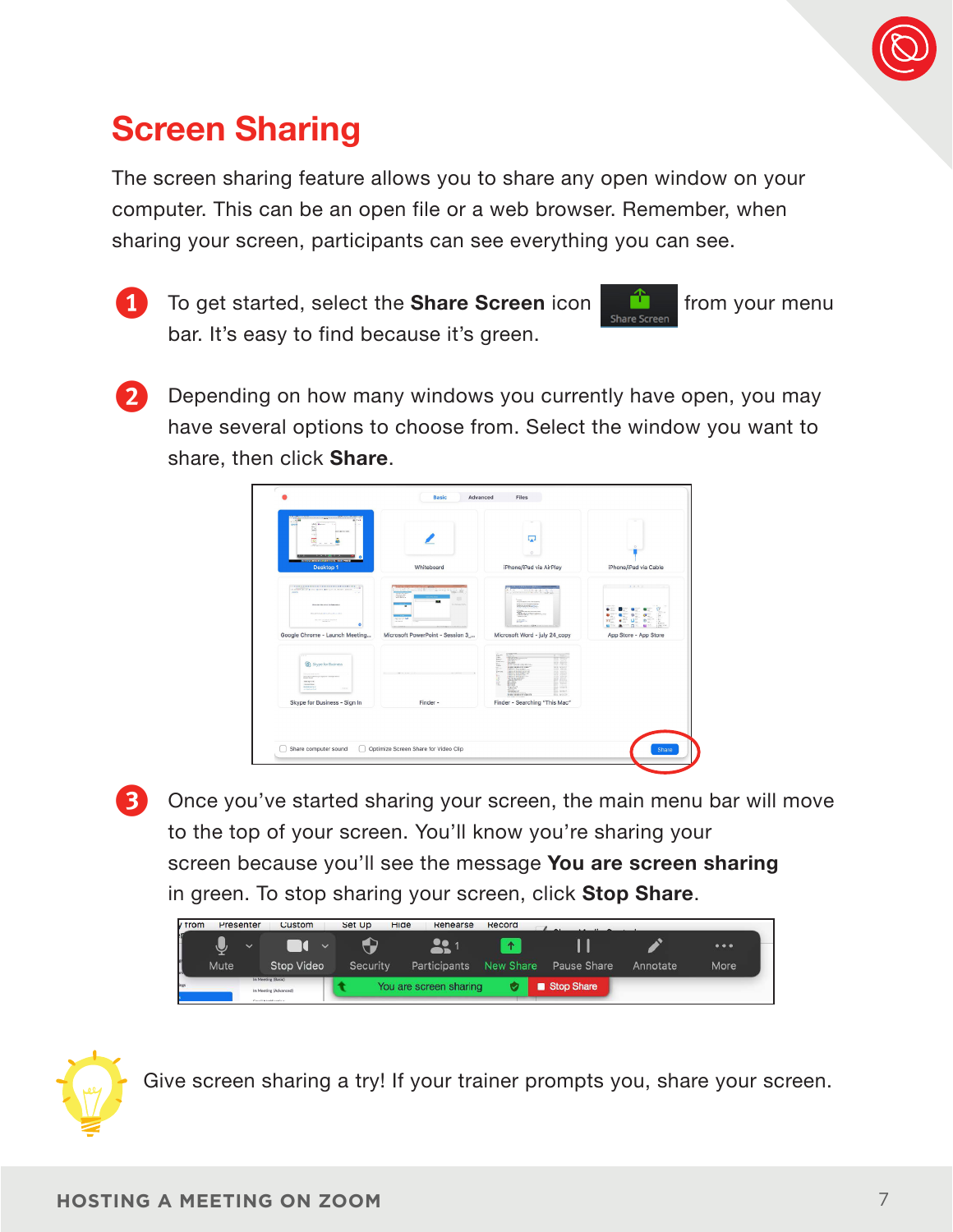

#### **Security Options**

Security can be a concern during a live, virtual event, especially if the link is widely available and open to the public. As a precaution against unwanted attendees, Zoom offers several in-meeting, security options.

Security

1 Locate the Security icon from the menu bar.

- 2 From here, you have several options, including **Lock Meeting**. Once all invited participants have arrived, you can lock the meeting so that nobody else can enter. You can also quickly disable participants' ability to share their screens.
- You can access other in-meeting security features during a meeting by clicking on the **Participants** icon in the menu bar.



4 Hover your mouse over the participant until you see the **More** menu appear. From here, you have several security options:

- **Put in Waiting Room:** Place a disruptive participant in the waiting room to remind them of your meeting's code of conduct.
- **Remove:** Permanently remove a participant from your meeting. They will not be able to re-enter.
- **Report:** Allows you to report a participant to Zoom. You can include a written description and attachments. Should be reserved for serious issues.